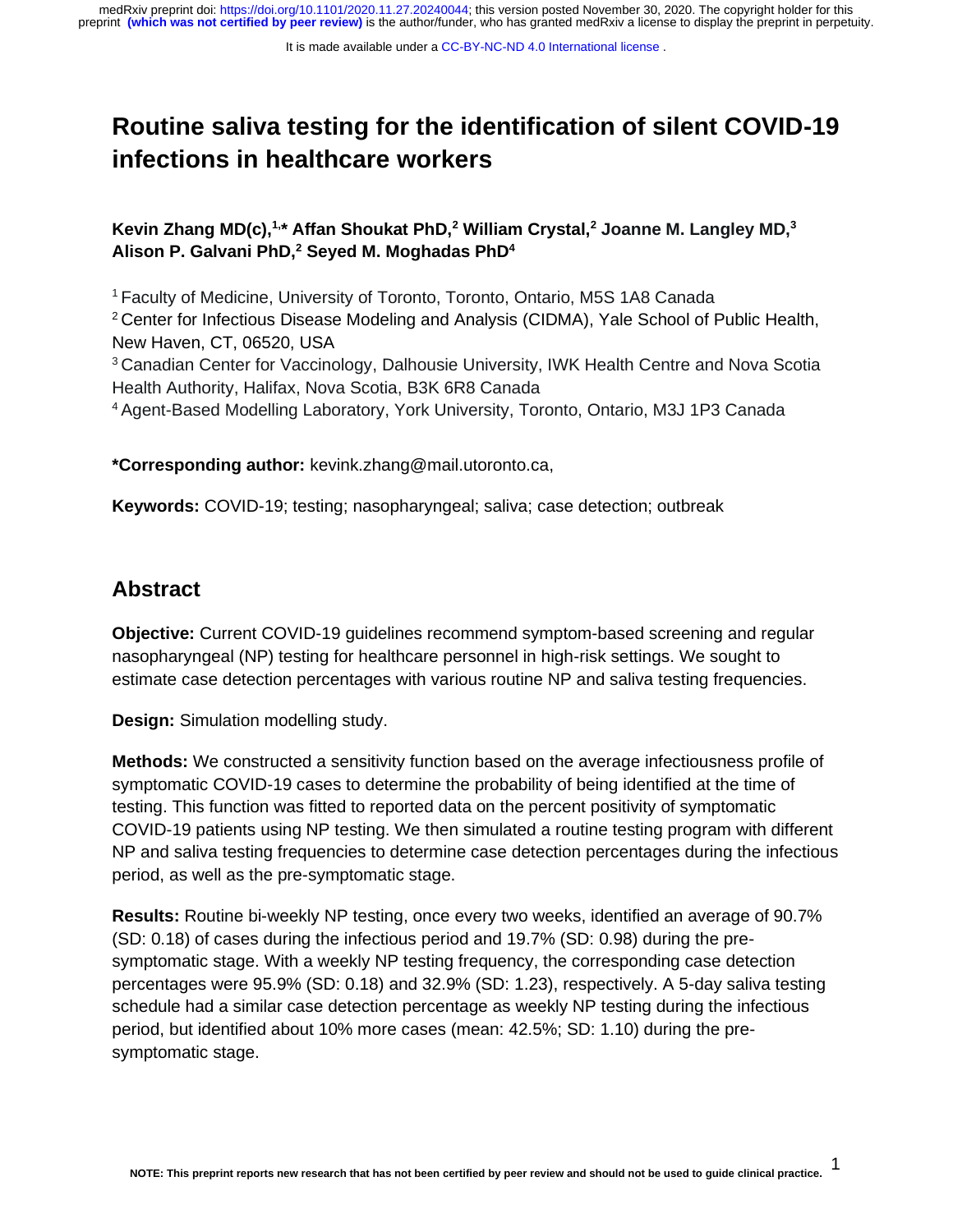It is made available under a [CC-BY-NC-ND 4.0 International license](http://creativecommons.org/licenses/by-nc-nd/4.0/) .

**Conclusion:** Our findings highlight the utility of routine non-invasive saliva testing for frontline healthcare workers to protect vulnerable patient populations. A 5-day saliva testing schedule should be considered to help identify silent infections and prevent outbreaks in nursing homes and healthcare facilities.

### **Introduction**

The novel coronavirus disease 2019 (COVID-19) has led to a devastating global pandemic  $1$ . The burden of disease has been disproportionately high in some healthcare settings and longterm care facilities, with case fatality rates exceeding 30% <sup>2,3</sup>. Most COVID-19 cases among healthcare workers are the result of community exposure  $4$ , posing a potential risk of transmission to immunocompromised individuals and those at higher risk of developing adverse clinical outcomes <sup>5-8</sup>. Modelling analyses show that rapid case identification of infected persons is critical to interrupt transmission, especially for infectious cases without clinical symptoms  $9$ .

Current case detection approaches in healthcare settings rely on symptom-based screening and nasopharyngeal (NP) testing for symptomatic or exposed healthcare personnel <sup>10,11</sup>. Some jurisdictions have recommended routine bi-weekly or weekly NP testing for frontline healthcare workers in facilities at risk of severe COVID-19 outbreaks, such as nursing homes  $10,11$ . The nasopharyngeal test to detect nucleic acid or antigen, however, is relatively invasive and requires trained healthcare providers for sample collection. On the other hand, saliva tests can be self-administered, and therefore are easier to implement, potentially more acceptable, and reduce the need for personal protective equipment (PPE) during sample collection <sup>12</sup>. Since up to 80% of COVID-19 cases are mild or asymptomatic  $13$  and therefore might be missed by symptom based screening, testing of asymptomatic healthcare personnel could increase detection and prevent transmission during the highly infectious pre-symptomatic period <sup>9,14</sup>. An easy-to-administer saliva test could be a more feasible tool to conduct higher frequency testing to curtail silent transmission. A recent modelling study suggests that at least 33% of silent infections must be identified and isolated in the pre-symptomatic or asymptomatic stage of the disease to enable outbreak control, even when all symptomatic cases are immediately isolated 9 .

Given the importance of testing in preventing onward transmission in healthcare settings, we sought to estimate case detection percentages using RT-PCR testing of NP and saliva samples, and ascertain the frequency of testing that may be required to control outbreaks.

# **Methods**

We simulated a routine testing program with various frequencies of NP and saliva tests over a time horizon of 150 days. In our analysis, we only included individuals who went on to develop a symptomatic course of disease. To estimate case detection percentages, we first constructed a sensitivity function  $s_r(t)$  to map the infectiousness profile of symptomatic COVID-19 cases  $14,15$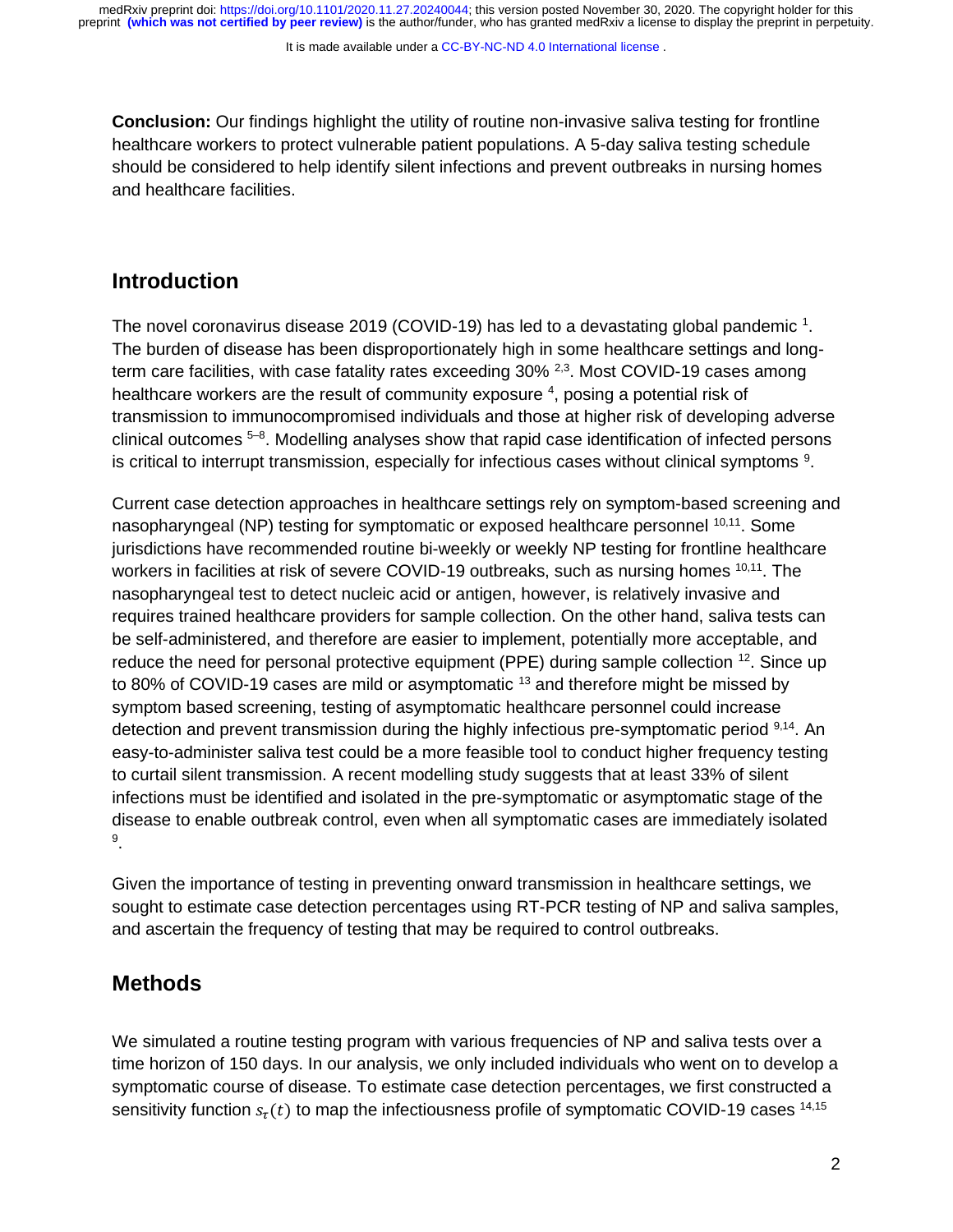It is made available under a [CC-BY-NC-ND 4.0 International license](http://creativecommons.org/licenses/by-nc-nd/4.0/) .

to the reported percent positivity of NP RT-PCR tests post-symptom onset <sup>16</sup>. The infectiousness profile (Appendix: Figure A1) was extracted from computer code provided in previous studies that utilized maximum likelihood and optimization methods 14,15. The mapping was performed by fitting the sensitivity function to the publicly available percent positivity data of 209 COVID-19 patients for 26 days after the start of symptoms, including the day of symptom onset <sup>16</sup>. The sensitivity function, expressed as the product of Hill and Gompertz functions, is given by

> $s_{\tau}(t) =$  $r(t)^n$  $\int_0^{\infty} \frac{f(t)}{r(t)^n + C_1} f(t) dt = \tau$  $g(t) = C_2 \exp(-\exp(-t))$

where  $r(t)$  is the average infectiousness profile over time t, n is the Hill coefficient,  $C_1$  is the Hill saturation constant, and  $C_2$  is the Gompertz asymptote level. The parameter  $\tau$  indicates the start of infectiousness, which was assumed to be one day after infection within the incubation period. For each infected individual, the incubation period was sampled independently from a LogNormal distribution, with parameters 1.434 (shape) and 0.661 (rate), having a mean of 5.2 days <sup>17</sup>.

We fitted the sensitivity function using a least-squares method, and obtained time-dependent NP RT-PCR sensitivities for different values of  $\tau$ , which determined the probability of being detected at the time of an NP test. Given the timelines of infectiousness profile (Appendix: Figure A1), we considered a detection period from the start of infectiousness to 15 days postsymptom onset as clinically relevant for disease transmission. The case detection percentage was then calculated as the average probability of all individuals being identified in at least one test within their infectious period. To determine the case detection percentage with a saliva test, we used recent empirical studies for the estimates of saliva testing sensitivity in the range of  $70\%$  - 97%  $18-20$ . Since viral load in saliva samples have shown to be comparable to NP samples over time  $2^{1-23}$ , we applied this range to the normalized sensitivity curves of NP testing and determined the temporal sensitivity of a saliva test (Appendix: Figure A2). Normalization was done by dividing each point on the fitted NP sensitivity curve by its maximum estimated sensitivity over time. Further details of the model implementation are provided in the Appendix.

To derive the distributions for mean case detection percentages during the infectious period and the pre-symptomatic stage, we ran 500 independent Monte-Carlo simulations by introducing 100 infections on each day for each simulation. The generated distributions were then compared using the Mann Whitney U test. We conducted this analysis to ascertain the frequencies of testing needed to identify at least one-third, one-half, and two-thirds of silent infections during the pre-symptomatic stage.

#### **Ethics approval**

This research was based on publicly available data  $14-16$  and therefore did not require ethics approval.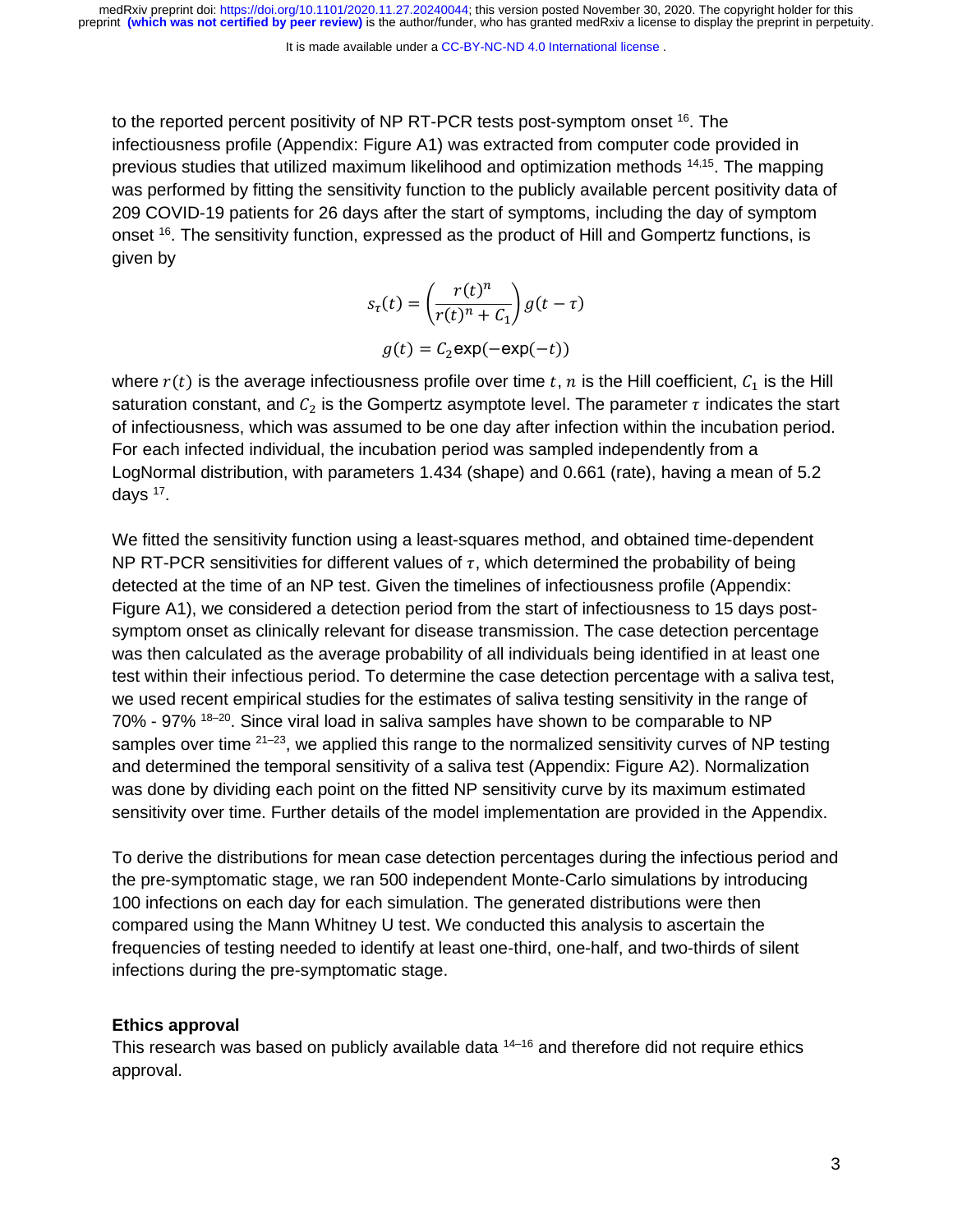It is made available under a [CC-BY-NC-ND 4.0 International license](http://creativecommons.org/licenses/by-nc-nd/4.0/) .

#### **Results**

#### *Impact of routine testing on infectious case identification*

Biweekly NP testing, once every two weeks, identified, on average, 90.7% (SD: 0.18) of cases during the infectious period (Figure 1A). With a weekly NP testing schedule, the case detection percentage was 95.9% (SD: 0.18) (Figure 1B). We found that 81.2% of individuals were detected by the first NP test, irrespective of the testing frequency. Biweekly saliva testing identified a mean of 78.6% (SD: 0.24) of cases during the infectious period (Figure 1C). When the frequency of saliva testing increased to a weekly schedule, the case detection percentage was 91.2% (SD: 0.24) (Figure 1D). With saliva testing, the detection percentage for the first test was 67.8%, irrespective of the testing frequency.

An 8-day saliva testing frequency was required to identify a similar percentage of infectious cases as with NP testing every two weeks, with no significant difference between the distributions of mean detection percentages in the two tests (Mann Whitney U test, pvalue=0.33). A frequency of 5-day saliva testing had a similar infectious case detection percentage as compared to weekly NP testing, with no significant difference in the distributions of mean detection percentages between the two tests (Mann Whitney U test, p-value=0.16).



**Figure 1.** Distribution of mean case detection percentages during the infectious period using biweekly nasopharyngeal (A) and saliva (C) testing. Distribution of mean case detection percentages during the infectious period using weekly nasopharyngeal (B) and saliva (D)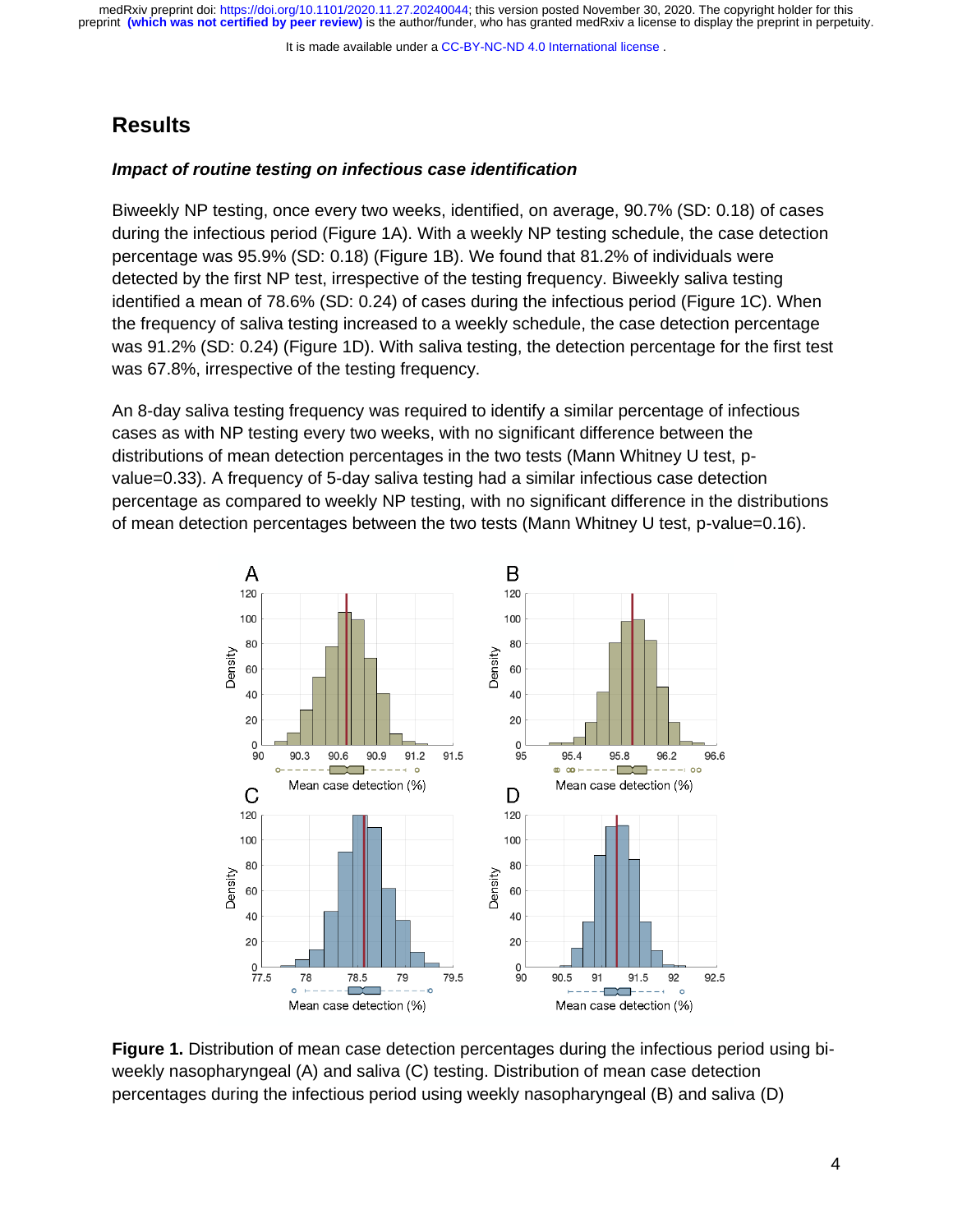It is made available under a [CC-BY-NC-ND 4.0 International license](http://creativecommons.org/licenses/by-nc-nd/4.0/) .

testing. The red line indicates the mean of the distribution, and the boxplot represents the interquartile range (IQR) with whiskers extending the range from minimum (25th percentile  $-1.5$ IQR) to maximum (75th percentile + 1.5 IQR). The density on the y-axis is the number of experiments from 500 iterations (Monte-Carlo simulations) that resulted in a mean case detection shown on the x-axis.

#### *Impact of routine testing on pre-symptomatic case identification*

Biweekly NP testing identified an average of 19.7% (SD: 0.98) of cases during the presymptomatic infectious stage (Figure 2A). With a weekly NP testing schedule, the mean presymptomatic case detection percentage was 32.9% (SD: 1.23) (Figure 2B). For saliva testing, the mean case detection percentages during the pre-symptomatic stage were 16.4% (SD: 0.83) and 32.4% (SD: 1.10) for biweekly and weekly schedules, respectively (Figures 2C, 2D). A 5 day saliva testing schedule, while detecting a similar percentage of cases as weekly NP testing during the infectious period, identified a mean of 42.5% (SD: 1.10) of pre-symptomatic cases, which was significantly different (Mann Whitney U test, p-value<0.001) and about 10% higher than weekly NP testing.

A routine NP testing frequency of at least once every 6 days, 4 days, and 2 days was required for the case detection percentage during the pre-symptomatic stage to exceed 33%, 50%, and 67%, respectively. We found that the same saliva testing frequencies would be required to exceed pre-symptomatic case detection percentages of 33%, 50%, and 67%, respectively.

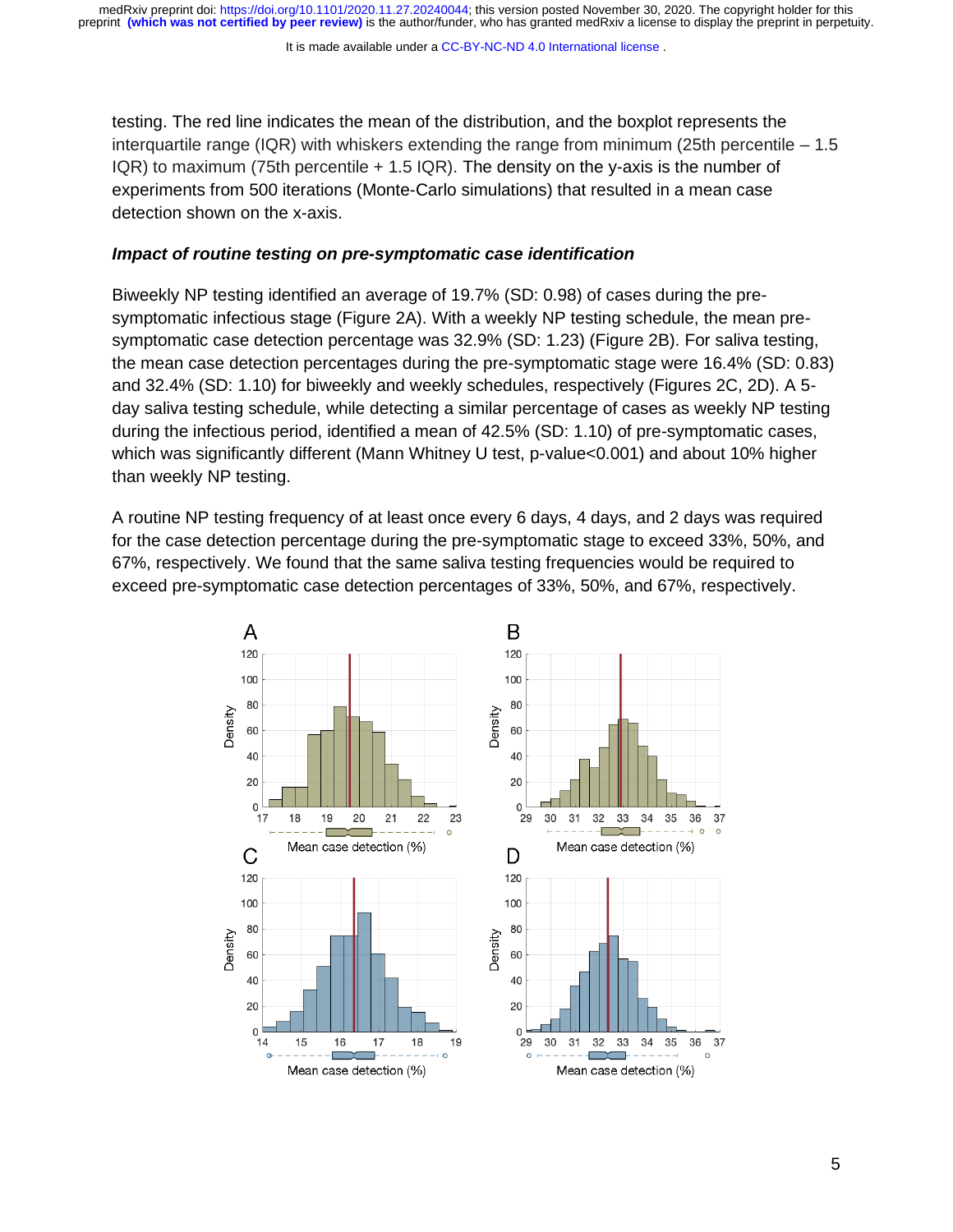It is made available under a [CC-BY-NC-ND 4.0 International license](http://creativecommons.org/licenses/by-nc-nd/4.0/) .

**Figure 2.** Distribution of mean case detection percentages during the pre-symptomatic stage using bi-weekly nasopharyngeal (A) and saliva (C) testing. Distribution of mean case detection percentages during the pre-symptomatic stage using weekly nasopharyngeal (B) and saliva (D) testing. The red line indicates the mean of the distribution, and the boxplot represents the interquartile range (IQR) with whiskers extending the range from minimum (25th percentile  $-1.5$ IQR) to maximum (75th percentile + 1.5 IQR). The density on the y-axis is the number of experiments from 500 iterations (Monte-Carlo simulations) that resulted in a mean case detection shown on the x-axis.

### **Discussion**

Our results show that routine NP testing every two weeks or every week, as recommended by some jurisdictions for frontline healthcare workers <sup>10,11</sup>, would lead to a significant percentage of undetected silent COVID-19 infections, indicating that institutional outbreaks could occur even in the presence of symptom-based screening <sup>9</sup>. Recent studies suggest that a significant portion of disease transmission occurs prior to symptom onset  $14,24,25$ , highlighting the importance of early detection. Given the practical considerations with NP testing, non-invasive saliva testing presents an attractive alternative for improving case detection with increased testing frequency  $26,27$ . Moreover, despite a higher sensitivity, the more invasive NP test did not reduce the required frequency of testing to identify at least 33%, 50%, and 67% of cases in the presymptomatic stage.

Until vaccines are available, healthcare settings and long-term care facilities remain vulnerable to outbreaks that could be seeded through silent transmission by asymptomatic or presymptomatic healthcare personnel. Adherence to public health measures, behavioural interventions and standard and additional precautions will be essential. Routine testing is an additional intervention that could, along with early case detection of infected healthcare workers, prevent the introduction of COVID-19 to healthcare settings <sup>21</sup>. NP testing, while more sensitive compared to saliva testing, is relatively invasive and requires trained personnel to sample individuals, making frequent NP testing impractical for large scale implementation. For example, a recent study suggests that a testing frequency of every 2 days with a test sensitivity above 70% would be needed to prevent outbreaks in post-secondary settings <sup>28</sup>. Given the high frequency of testing required to detect a sufficient number of silent infections to prevent outbreaks, compliance rates would likely be higher with a non-invasive saliva test.

Our study was based on the assumption of infection *a priori*, and therefore, did not estimate false positive rates. Given the high specificity of NP and saliva testing estimated at 99.93% (90%CI: 99.77%-99.99%) and 99.96% (90%CI: 99.85%-100.00%), respectively <sup>18</sup>, false positive rates would vary depending on the test frequency but are likely to remain under 2%. For instance, if tests are done every two weeks, with a maximum of 3 tests conducted during the infectious period,  $m=3$ , the false positivity rate could reach  $\left(1-\left(1-F_p\right)^m\right)$ 100% = 0.69% for an upper-bound test false positivity  $F_p = 0.0023$  (given a specificity of 99.77%). However, this may still lead to a slightly higher rate of self-isolation than necessary compared to a test with perfect specificity, as current guidelines recommend that healthcare personnel be excluded from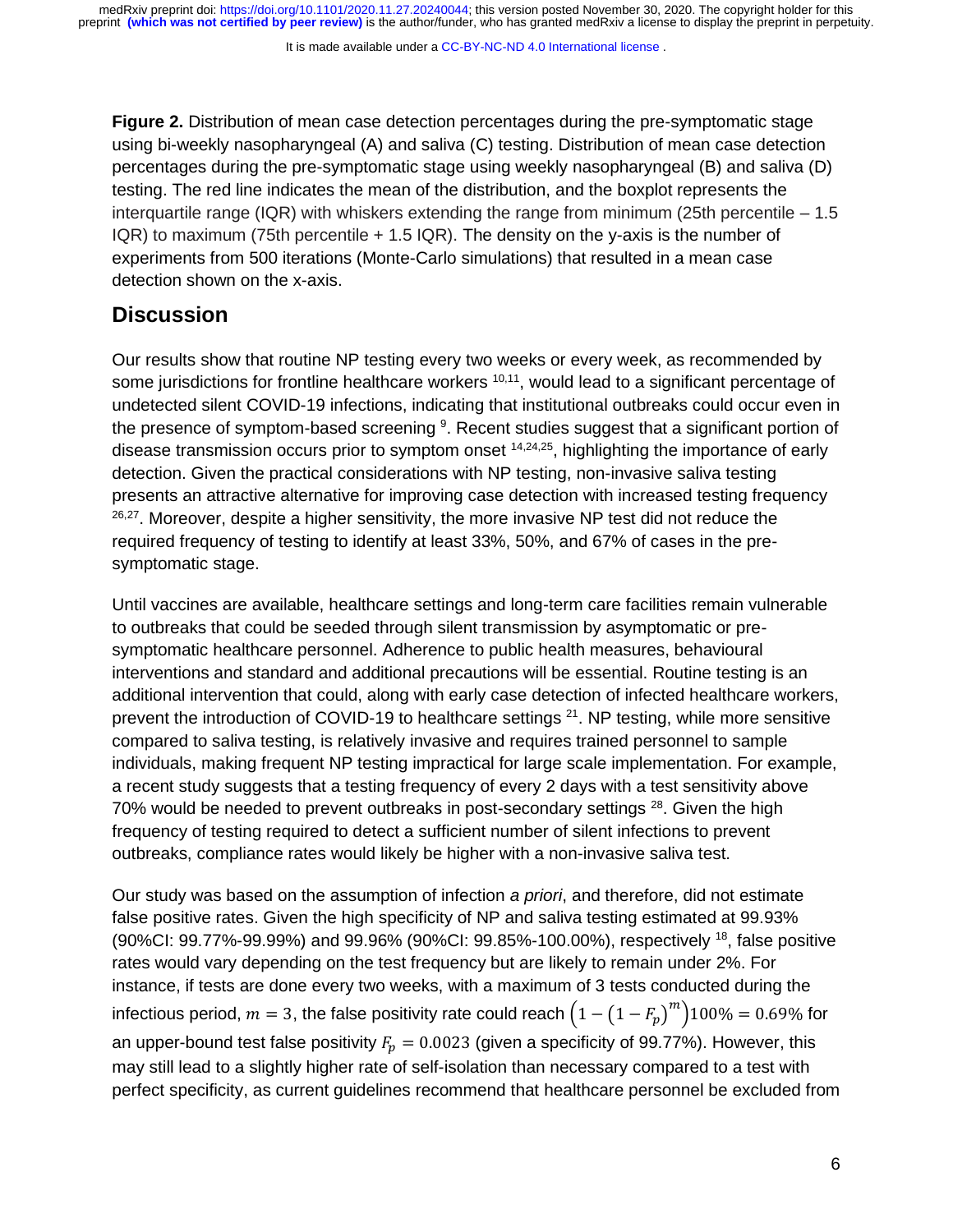It is made available under a [CC-BY-NC-ND 4.0 International license](http://creativecommons.org/licenses/by-nc-nd/4.0/) .

work for 14 days following a known exposure or positive test  $10,11,29$ . In our analysis, we only included individuals who went on to develop a symptomatic course of disease. However, given that recent studies have shown similar viral loads for asymptomatic and symptomatic cases  $^{30,31}$ , we expect that our case detection estimates would be applicable for detecting asymptomatic individuals during the infectious period. We also did not model the effect of contact tracing which would readily identify individuals for testing based on known exposures and impose selfisolation if test results are available in a timely manner. In a real-life setting, when contacttracing is combined with routine testing and appropriate referrals are made to a more sensitive NP test as required, the effectiveness of a routine testing strategy would be enhanced. Finally, in order to evaluate the independent impact of a routine testing strategy, we did not consider other mitigation measures.

Our findings highlight the importance and utility of routine non-invasive saliva testing for frontline healthcare workers in order to protect vulnerable patient populations. Coupled with contact tracing and infection prevention and control measures, a 5-day routine saliva testing schedule presents an attractive screening method to reduce the risk of outbreaks in healthcare settings.

**Contributors**: Kevin Zhang, Joanne Langley, Alison Galvani, and Seyed Moghadas contributed to the conception and design of the work. Kevin Zhang, Affan Shoukat, William Crystal, and Seyed Moghadas contributed to the acquisition of data, analysis, and interpretation of results. Affan Shoukat performed the simulations. All of the authors drafted the manuscript and approved it.

**Declaration of Interest:** Joanne Langley reports that Dalhousie University has received payment for conduct of vaccine studies from Sanofi, Glaxo-SmithKline, Merck, Janssen, VBI and Pfizer. Dr. Langley holds the Canadian Institutes of Health Research-GlaxoSmithKline Chair in Pediatric Vaccinology. No other competing interests were declared.

**Funding:** Seyed Moghadas: CIHR (OV4 — 170643), COVID-19 Rapid Research; Natural Sciences and Engineering Research Council of Canada; and Canadian Foundation for Innovation. Alison Galvani: NSF (RAPID - 2027755), NIH (1RO1AI151176-01).

**Data Sharing:** The computational model with parameter values and data pertaining to the simulation study are freely available at: https://github.com/affans/npt-saliva-testing.

# **References**

- 1. Johns Hopkins University. COVID-19 Map. Johns Hopkins Coronavirus Resource Center.
- 2. McMichael TM, Currie DW, Clark S, et al. Epidemiology of Covid-19 in a Long-Term Care Facility in King County, Washington. *N Engl J Med*. 2020;382(21):2005-2011.
- 3. Comas-Herrera A, Zalakaín J, Lemmon E, et al. Mortality associated with COVID-19 outbreaks in care homes: early international evidence.
- 4. Alberta Health Services. COVID-19 Scientific Advisory Group Rapid Response Report.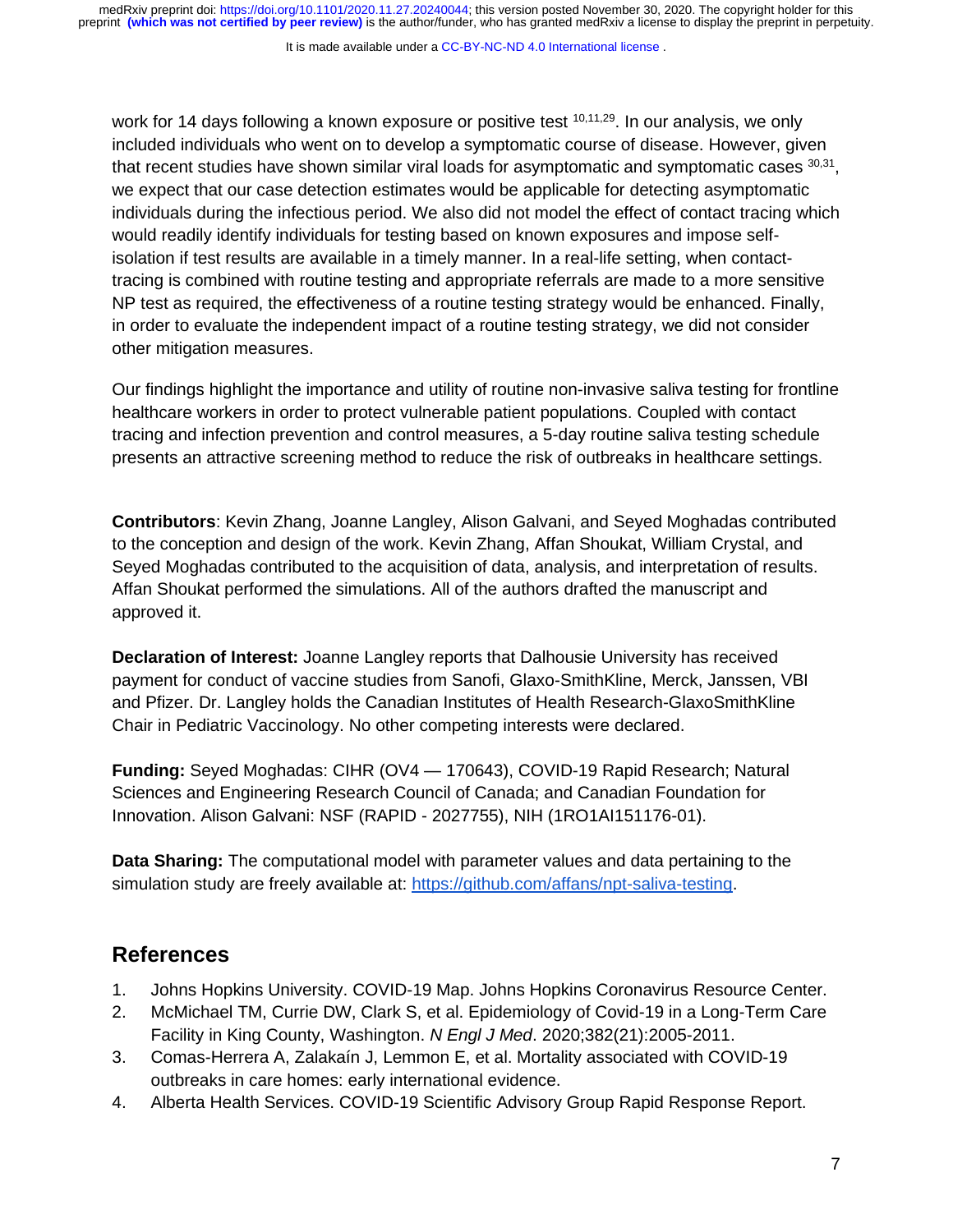- 5. Wang B, Li R, Lu Z, Huang Y. Does comorbidity increase the risk of patients with COVID-19: evidence from meta-analysis. *Aging (Albany NY)*. 2020;12(7):6049-6057.
- 6. Kim L, Garg S, O'Halloran A, et al. Risk Factors for Intensive Care Unit Admission and Inhospital Mortality Among Hospitalized Adults Identified through the US Coronavirus Disease 2019 (COVID-19)-Associated Hospitalization Surveillance Network (COVID-NET). *Clin Infect Dis*. Published online July 16, 2020.
- 7. Garnier‐Crussard A, Forestier E, Gilbert T, Krolak‐Salmon P. Novel Coronavirus (COVID-19) Epidemic: What Are the Risks for Older Patients? *Journal of the American Geriatrics Society*. 2020;68(5):939-940.
- 8. Yang J, Zheng Y, Gou X, et al. Prevalence of comorbidities and its effects in patients infected with SARS-CoV-2: a systematic review and meta-analysis. *International Journal of Infectious Diseases*. 2020;94:91-95.
- 9. Moghadas SM, Fitzpatrick MC, Sah P, et al. The implications of silent transmission for the control of COVID-19 outbreaks. *PNAS*. Published online July 6, 2020.
- 10. Centers for Disease Control and Prevention. Interim Guidance on Testing Healthcare Personnel for SARS-CoV-2.
- 11. Ontario Health. COVID-19 Surveillance Testing Guidance Regarding Retirement Homes Staff and Resident Testing.
- 12. Public Health Ontario. The use of saliva as an alternate specimen for SARS-CoV-2 (COVID-19) PCR testing.
- 13. World Health Organization. Coronavirus disease 2019 (COVID-19) Situation Report 46.
- 14. He X, Lau EHY, Wu P, et al. Temporal dynamics in viral shedding and transmissibility of COVID-19. *Nature Medicine*. 2020;26(5):672-675.
- 15. Ashcroft P, Huisman JS, Lehtinen S, et al. COVID-19 infectivity profile correction. *Swiss Medical Weekly*. 2020;150(3132).
- 16. Miller TE, Beltran WFG, Bard AZ, et al. Clinical sensitivity and interpretation of PCR and serological COVID-19 diagnostics for patients presenting to the hospital. *The FASEB Journal*. 2020;34(10):13877-13884.
- 17. Li Q, Guan X, Wu P, et al. Early Transmission Dynamics in Wuhan, China, of Novel Coronavirus–Infected Pneumonia. *N Engl J Med*. 2020;382(13):1199-1207.
- 18. Yokota I, Shane PY, Okada K, et al. Mass screening of asymptomatic persons for SARS-CoV-2 using saliva. *Clin Infect Dis*. Published online September 25, 2020.
- 19. Jamal AJ, Mozafarihashjin M, Coomes E, et al. Sensitivity of Nasopharyngeal Swabs and Saliva for the Detection of Severe Acute Respiratory Syndrome Coronavirus 2. *Clin Infect Dis*. Published online June 25, 2020.
- 20. Wyllie AL, Fournier J, Casanovas-Massana A, et al. Saliva or Nasopharyngeal Swab Specimens for Detection of SARS-CoV-2. *N Engl J Med*. 2020;383(13):1283-1286.
- 21. Larremore DB, Wilder B, Lester E, et al. *Test Sensitivity Is Secondary to Frequency and Turnaround Time for COVID-19 Surveillance*. medRxiv; 2020.
- 22. Iwasaki S, Fujisawa S, Nakakubo S, et al. Comparison of SARS-CoV-2 detection in nasopharyngeal swab and saliva. *J Infect*. 2020;81(2):e145-e147.
- 23. Kim SE, Lee JY, Lee A, et al. Viral Load Kinetics of SARS-CoV-2 Infection in Saliva in Korean Patients: a Prospective Multi-center Comparative Study. *J Korean Med Sci*. 2020;35(31):e287.